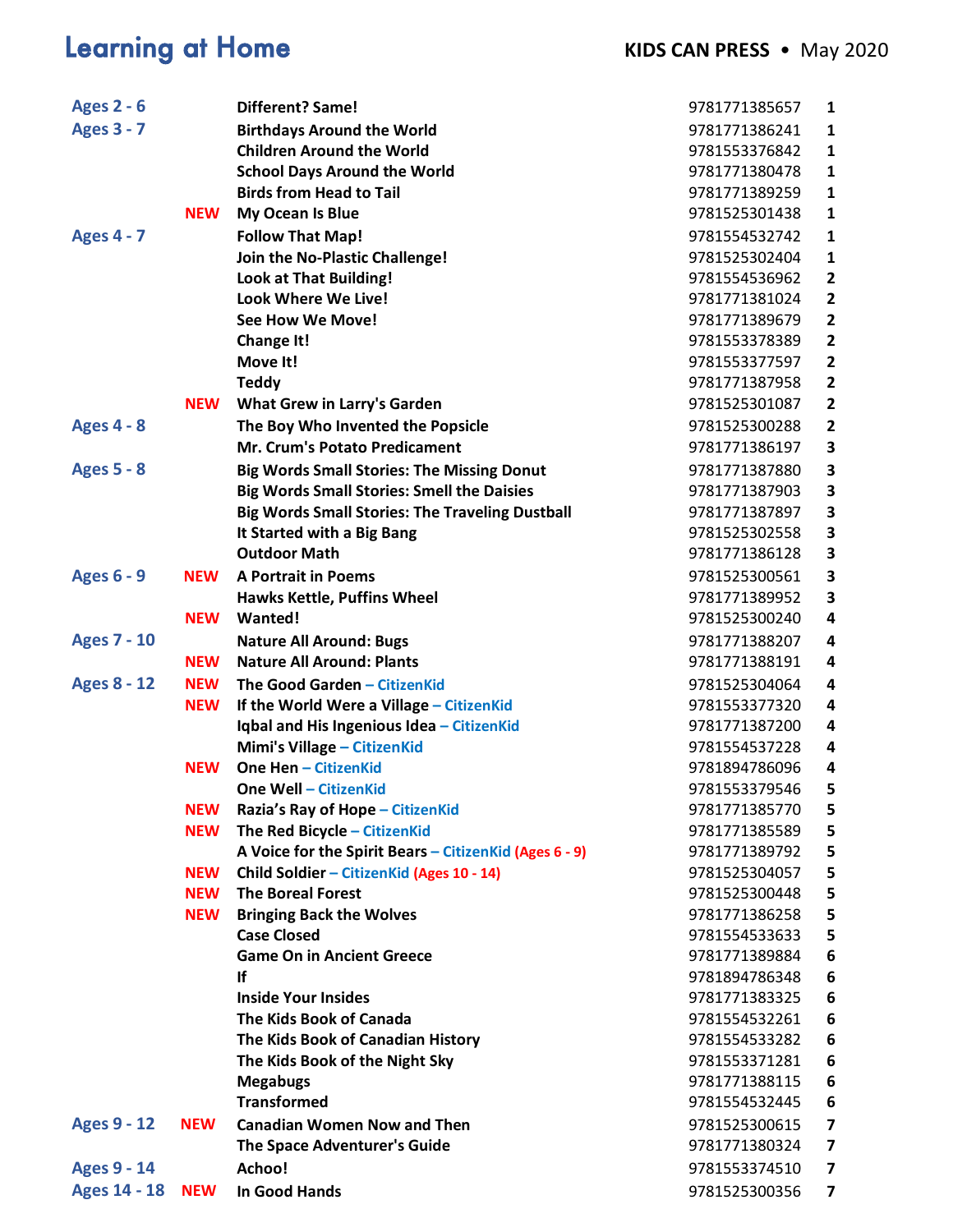

9781771385657 Pub Date: 5/2/2017 \$16.99 USD/\$18.99 CAD 32 pages • Hardcover Picture Book Carton Qty: 40

# **Different? Same!**

Heather Tekavec, Pippa Curnick

This clever picture book introduces the concept of animal characteristics by highlighting how there can be both differences and similarities within a group. For example, the zebra gallops, the bumblebee flies, the lemur leaps and the tiger prowls --- ?But look closer now ... We all have STRIPES!? And so it goes. Again and again, readers will be surprised to find that a group of four seemingly diff...



9781771386241 Pub Date: 9/5/2017 \$18.99 USD/\$19.99 CAD 40 pages • Hardcover Carton Qty: 30

# **Birthdays Around the World**

Margriet Ruurs, Ashley Barron

Everyone in the world has a birthday. But birthdays are not celebrated in the same way everywhere. Meet Mercedes in Peru, who eats a cake and a purple pudding called mazamorra morada. Ieva in Latvia is raised in the birthday chair, one lift for each year. And rather than celebrating his own birthday, Phúc Khang in Vietnam joins in the festivities during Tet, when everyone in the country turns one ...



9781553376842 Pub Date: 2/1/2004 \$8.99 USD/\$9.99 CAD 32 pages • Paperback Carton Qty: 100

# **Children Around the World**

Donata Montanari

No matter where they live, children are always curious about the world. But nothing proves more fascinating to them than other children. Exploring the themes of commonality and diversity, this informational picture book introduces young readers to 12 children from around the world. Speaking in the first person, the children briefly describe such things as the language, food, clothing, schooling an... Learning at Home - 2020 - Page 1 **Ages 2 - 6 Ages 3 - 7**



9781771380478 Pub Date: 4/1/2015 \$18.95 USD/\$19.95 CAD 40 pages • Hardcover Carton Qty: 30

# **School Days Around the World**

Margriet Ruurs, Alice Feagan

Author Margriet Ruurs begins this engaging informational picture book by posing an intriguing question: ?What is a school? Is it a building with classrooms? Or can it be any place where children learn?? The fascinating stories that follow will expand how young readers think of school, as they learn about the experiences of real children in thirteen different countries around the world. From Marta



9781771389259 Pub Date: 10/2/2018 \$16.99 USD/\$18.99 CAD 36 pages • Hardcover Carton Qty: 40

# **Birds from Head to Tail**

Stacey Roderick, Kwanchai Moriya

In this fun informational picture book, children can test their knowledge of birds, one body part at a time. ?What bird has eyes like this?? asks a spread showing a close-up illustration of the body part without revealing the rest of the bird's body. ?A bald eagle!? answers the following spread, which features an illustration of the whole bird in its habitat, along with intriguing information abou...



9781525301438 Pub Date: 3/3/2020 \$17.99 USD/\$19.99 CAD 32 pages • Hardcover Picture Book Carton Qty: 42

# **My Ocean Is Blue**

...

Darren Lebeuf, Ashley Barron

"This is my ocean," the young girl begins as she heads over the dunes with her mother. Then, as they pass the whole day at the seaside, she lyrically describes her ocean in simple, sensory detail. It's both "slimy" and "sandy," "sparkly" and "dull." It has wonderful sounds, as it "splashes and crashes and echoes and squawks." And it contains so many colors, from "rusted orange" to "runaway red," "...



9781554532742 Pub Date: 2/1/2009 \$16.95 USD/\$16.95 CAD 32 pages • Hardcover Carton Qty: 40

# **Follow That Map!**: **A First Book of Mapping Skills**

# Scot Ritchie

Maps are about far more than getting from a to b. Maps can help children understand and explore both their everyday environment and faraway places. With an appealing search-and-find technique, Follow That Map! is an interactive picture book that explains and demonstrates key mapping concepts. Kids will enjoy

following Sally and her friends as they search for Max and Ollie, a mischievous dog and ca...



9781525302404 Pub Date: 9/3/2019 \$16.99 USD/\$16.99 CAD 32 pages • Hardcover Carton Qty: 44

# **Join the No-Plastic Challenge!**: **A First Book of Reducing Waste**

Scot Ritchie

For his birthday celebration, Nick has challenged his friends - Yulee, Sally, Pedro and Martin - to spend the day without using any single-use plastic. This means they use their own cloth bags for shopping, they say no thanks to plastic straws and, instead of balloons, they decorate with kites and streamers made of natural materials. The children discover that not using plastic is not that hard. T...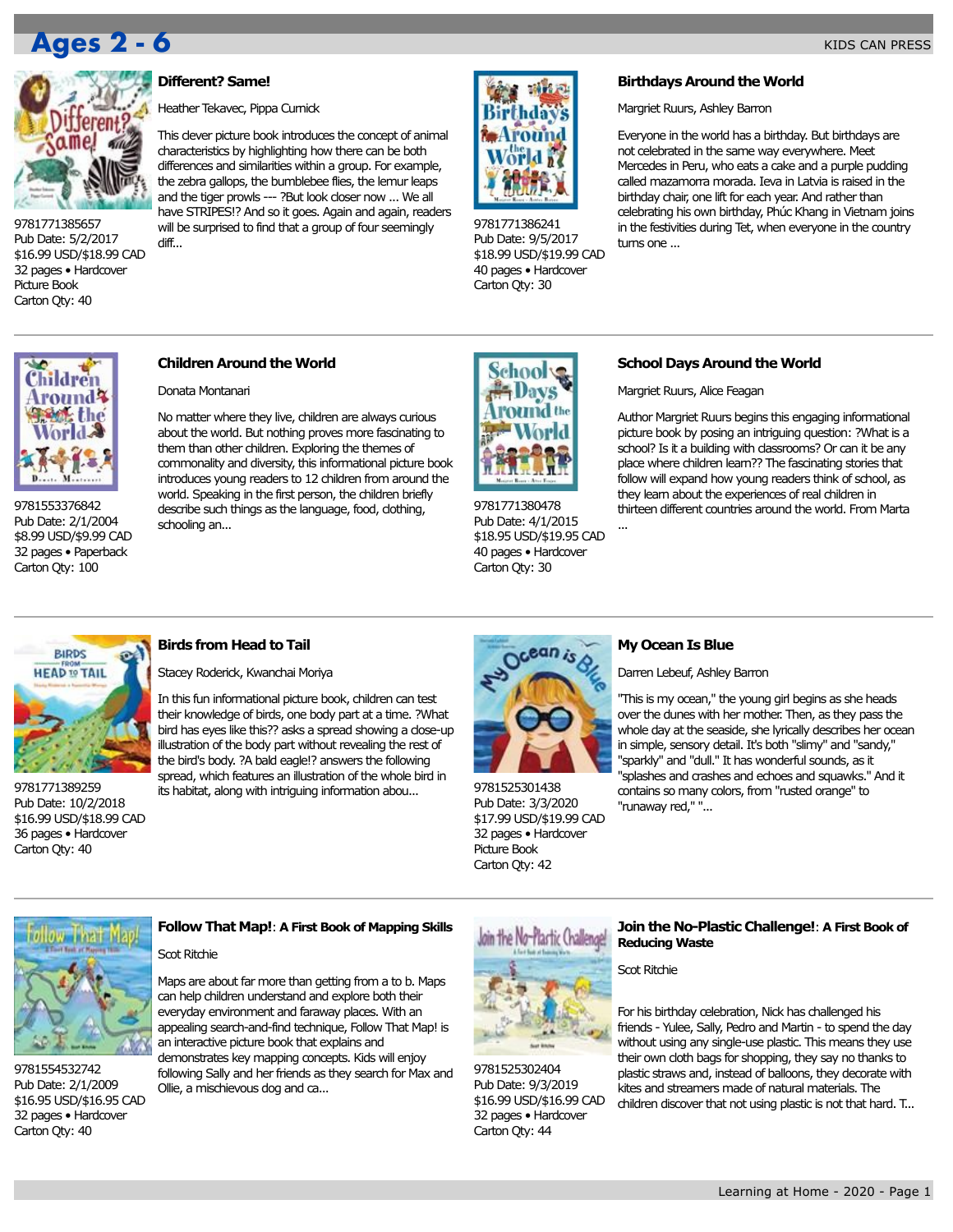

9781554536962 Pub Date: 9/1/2011 \$16.99 USD/\$16.99 CAD 32 pages • Hardcover Carton Qty: 44

# **Look at That Building!**: **A First Book of Structures**

# Scot Ritchie

frames and other build...

Learning about buildings and how they are constructed has never been so much fun. This gem of a book introduces young readers to basic construction concepts through the eyes of five friends keen on building a doghouse for their pet pooch, Max. To find out more about the task, Yulee, Martin, Nick, Sally and Pedro head to the library, where they learn about foundations, beams,



9781771381024 Pub Date: 4/1/2015 \$16.99 USD/\$16.99 CAD 32 pages • Hardcover Carton Qty: 40

**Look Where We Live!**: **A First Book of Community Building**

# Scot Ritchie

In this engaging nonfiction picture book, five young friends --- Nick, Yulee, Pedro, Sally and Martin --- spend the day traveling around their neighborhood and participating in activities designed to raise money for their local library. Along the way, they learn about the people and places that make up their community and what it means to be a part of one. A map opens the story, with each of the p...



9781771389679 Pub Date: 5/1/2018 \$16.99 USD/\$16.99 CAD 32 pages • Hardcover Carton Qty: 44

# **See How We Move!**: **A First Book of Health and Well-Being**

# Scot Ritchie

Pedro, Yulee, Nick, Sally and Martin are excited! Tomorrow their swim team, the Flying Sharks, will be competing in the school meet. They've been working hard to train their bodies and minds in order to swim their best. Readers follow along as the team has one last practice with their coach at the neighborhood pool. Then it's off to the races on the big day! Along the way, the friends discover the...



9781553378389 Pub Date: 9/1/2006 \$7.95 USD/\$7.95 CAD 32 pages • Paperback Carton Qty: 100

# **Change It!**: **Solids, Liquids, Gases and You**

Adrienne Mason, Claudia Dávila

Developed with the cooperation of a science consultant, this book in the Primary Physical Science series is a tool to teach the physical sciences to young children. Change It! takes the physics of matter --- solids, liquids and gases -- and transforms it into an enjoyable and easy-tounderstand first science book.



9781553377597 Pub Date: 8/1/2005 \$7.95 USD/\$7.95 CAD 32 pages • Paperback Carton Qty: 100

# **Move It!**: **Motion, Forces and You**

Adrienne Mason, Claudia Dávila

Developed with the cooperation of a science consultant, this book in the Primary Physical Science series is a tool to teach the physical sciences to young children. Move It! follows science curricula and is loaded with surprising facts and hands-on activities designed to hold young readers' interest and tap into their fascination with the everyday world. Move It! explores the physics of why and ho...



9781771387958 Pub Date: 5/7/2019 \$17.99 USD/\$18.99 CAD 40 pages • Hardcover Carton Qty: 36

# **Teddy**: **The Remarkable Tale of a President, a Cartoonist, a Toymaker and a Bear**

James Sage, Lisk Feng

The story goes that on a hunting trip in 1902, President Theodore ?Teddy? Roosevelt refused to shoot a bear. ?Me? Shoot that little fella?? he said. ?Why, if I so much as ruffled his fur, I'd never be able to look my children in the eyes again!? When a political cartoonist shared the story in the newspaper, New York shopkeepers Rosie and Morris Michtom were impressed by the president's big, warm h...

Greu

9781525301087 Pub Date: 4/7/2020 \$17.99 USD/\$19.99 CAD 32 pages • Hardcover Picture Book Carton Qty: 36

# **What Grew in Larry's Garden**

# Laura Alary, Kass Reich

Grace thinks Larry's garden is one of the wonders of the world. In his tiny backyard next door to hers, Larry grows the most extraordinary vegetables. Grace loves helping him - watering and weeding, planting and pruning, hoeing and harvesting. And whenever there's a problem - like bugs burrowing into the carrots or slugs chewing the lettuce - Grace and Larry solve it together. Grace soon learns th...



9781525300288 Pub Date: 10/1/2019 \$16.99 USD/\$18.99 CAD 40 pages • Hardcover Carton Qty: 30

# **The Boy Who Invented the Popsicle**: **The Cool Science Behind Frank Epperson's Famous Frozen Treat**

Anne Renaud, Milan Pavlovi?

Frank William Epperson is a curious boy who wants to be an inventor when he grows up. Since inventing begins with experimenting, Frank spends a lot of time in his ?laboratory? (i.e. his back porch) trying out his ideas, such as building a double-handled handcar that whizzes past the single-handled cars in his neighborhood. What Frank loves most, though, is experimenting with liquids. When he inven... **Ages 4 - 8**<br>
The Boy Who Invented the Popsicle: The Cool<br>
science Behind Frank Epperson's Famous Frozen<br>
Treat<br>
Anne Renaud, Milan Pavlovi?<br>
Frank William Epperson is a curious boy who wants to be<br>
an inventor when he gro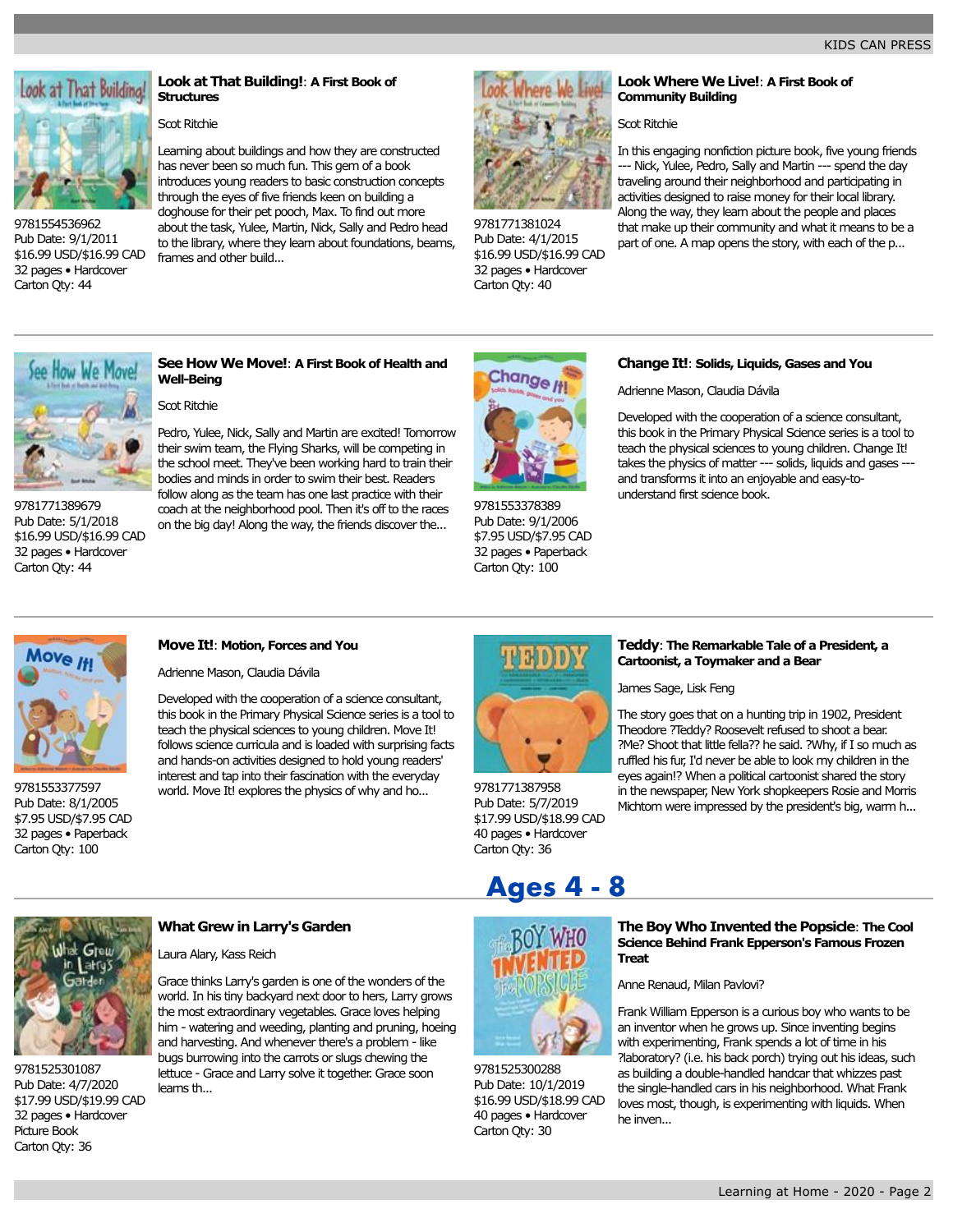

9781771386197 Pub Date: 9/5/2017 \$17.99 USD/\$18.99 CAD 40 pages • Hardcover Picture Book Carton Qty: 30

# **Mr. Crum's Potato Predicament**

Anne Renaud, Felicita Sala

When Filbert P. Horsefeathers walks into George Crum's restaurant, he tells the waitress, ?I have a hankering for a heaping helping of potatoes.? Fine cook that he is, George prepares a serving of his most scrumptious, succulent and sublime potato wedges, only to have Filbert send them back. ?Too thick,? he says. So, George makes thinner wedges. But his picky customer sends them back again. And ag...

9781771387880 Pub Date: 9/4/2018 \$12.99 USD/\$14.99 CAD 56 pages • Hardcover Picture Book Carton Qty: 50

KIDS CAN PRESS

**Big Words Small Stories: The Missing Donut**

Judith Henderson, T.L. McBeth

Here's a collection of short stories with a twist. The five stories all feature the misadventures of a boy named Cris, who ?likes things all in a row,? and his cat, Crat, who ?likes to mix things up.? Running within each of these lighthearted stories is another story, this one about the Sprinkle Fairy, owner of a word factory in Sicily, ?where the best words in the world come from.? The Sprinkle F...



9781771387903 Pub Date: 10/1/2019 \$12.99 USD/\$14.99 CAD 52 pages • Hardcover Picture Book Carton Qty: 44

# **Big Words Small Stories: Smell the Daisies**

Judith Henderson, T. L. McBeth

Meet Oleander, who likes to keep busy, and her pet salamander, Sally Mander, who prefers to take it easy. As they go about their days in these five stories, they're visited by the Sprinkle Fairy (she's the owner of a word factory in Sicily) and her helpers, who've slipped a Big Word into each story. Which means, when Sally Mander is slacking off on her gardening duties, Oleander accuses her of pro...



9781771387897 Pub Date: 4/2/2019 \$12.99 USD/\$14.99 CAD 52 pages • Hardcover Picture Book Carton Qty: 44

# **Big Words Small Stories: The Traveling Dustball**

Judith Henderson, T. L. McBeth

The second collection in the Big Words Small Stories series follows the adventures of Davey and his dog, Abigail. When Davey tries to sweep an enormous dustball out the front door, the wind lifts the dustball into the air --- and Davey and Abigail with it! Their flying dustball takes them on adventures to places around the world, including Italy, China and Switzerland, which makes for some great s...



9781525302558 Pub Date: 10/1/2019 \$17.99 USD/\$18.99 CAD 34 pages • Hardcover Carton Qty: 38

# **It Started with a Big Bang**: **The Origin of Earth, You and Everything Else**

Floor Bal, Sebastiaan Van Doninck

In this accessible informational picture book, young readers can follow the fascinating story of how we got from the very beginning of the universe to life today on the "bright blue ball floating in space" called Earth. They'll learn about the big bang theory, how our solar system was formed, how life on Earth began in the oceans and moved to land, what happened to the dinosaurs and how humans evo...



9781771386128 Pub Date: 4/5/2016 \$15.95 USD/\$16.95 CAD 26 pages • Hardcover Carton Qty: 40

# **Outdoor Math**: **Fun Activities for Every Season**

Emma Adb?ge

In this innovative book, Emma Adb?ge encourages children to get outside, where they can have fun interacting with the natural world while learning math. Adb?ge has created twenty-two outdoor activities, organized by season. Through play, children will learn about numeracy and arithmetic, as well as math concepts such as shapes, time, greater/less than, even and odd numbers, patterns and grids. The...



9781525300561 Pub Date: 3/3/2020 \$17.99 USD/\$19.99 CAD 48 pages • Hardcover Carton Qty: 42

# **A Portrait in Poems**: **The Storied Life of Gertrude Stein and Alice B. Toklas**

Evie Robillard, Rachel Katstaller

Here's an insider's tour of the fascinating lives of Gertrude Stein and her partner, Alice B. Toklas, amusingly addressed directly to the reader ("The next time you go to Paris ..."). It explores the couple's art collection, their famous writer and artist friends and even their dog, Basket. It also describes how Gertrude's book *The Autobiography of Alice B. Toklas* was not about Alice, but was more...



9781771389952 Pub Date: 9/3/2019 \$16.99 USD/\$18.99 CAD 36 pages • Hardcover Carton Qty: 24

# **Hawks Kettle, Puffins Wheel**: **And Other Poems of Birds in Flight**

Susan Vande Griek, Mark Hoffmann

This lyrical celebration of birds explores the fascinating ways these creatures move through the air. For each of twelve birds from around the world, a captivating poem describes the animal's distinctive movement and the special word associated with that movement, from geese who skein and puffins who wheel, to crows who mob and starlings who murmurate. The evocative language conveys the beauty of ... KIDS CAN PRESS<br>
Home Control of the Missing Donda<br>
Home - 2020 - Page 3<br>
MOSSING - More and State of the Missing Donda<br>
MOSSING - More and State of the Missing Donda<br>
MOSSING - More and State of the Missing Donda<br>
MOSSING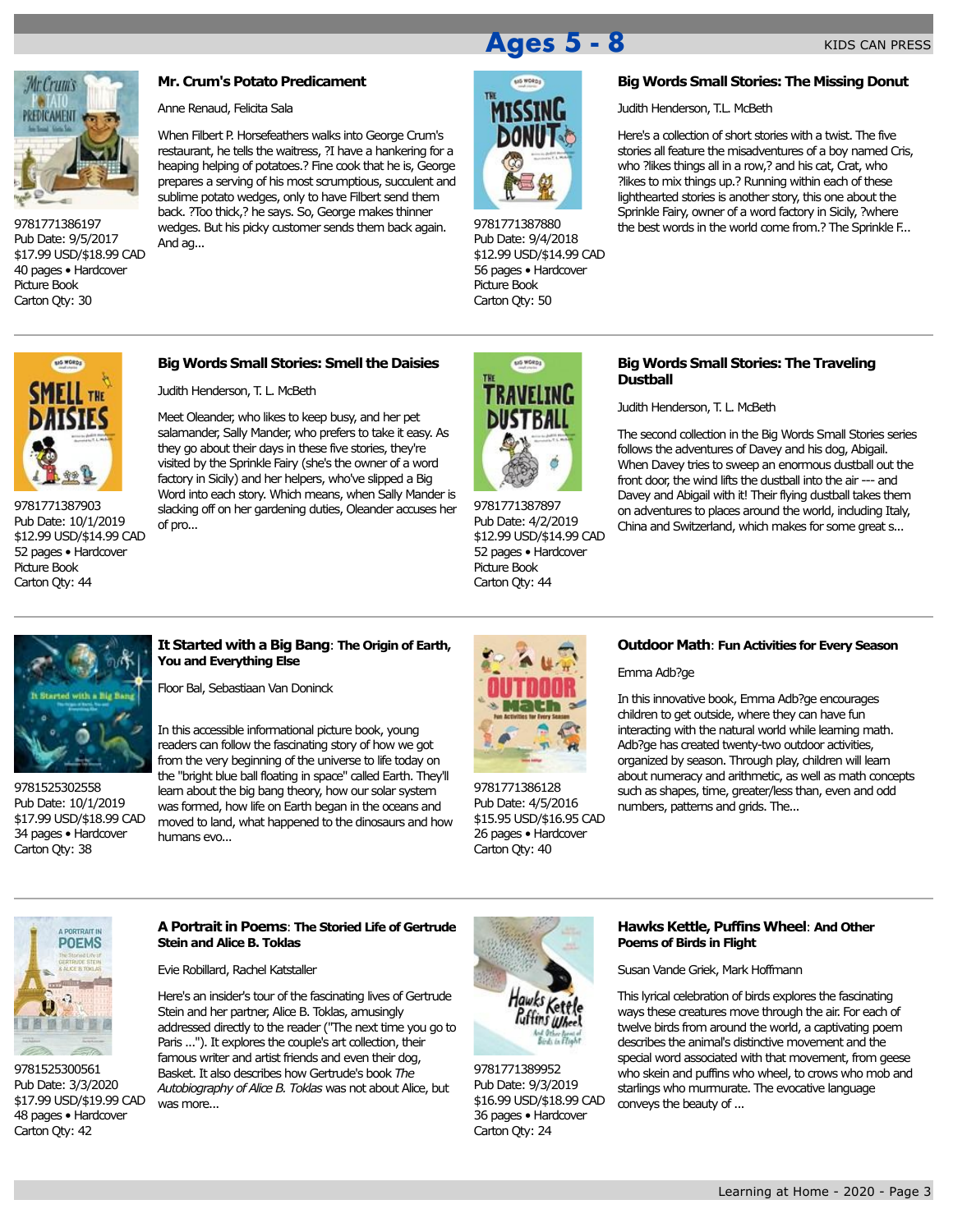

9781525300240 Pub Date: 3/3/2020 \$18.99 USD/\$19.99 CAD 32 pages • Hardcover Carton Qty: 46

# **Wanted! Criminals of the Animal Kingdom**

Heather Tekavec, Susan Batori

Think animals are all well-behaved? Think again. These thirteen play dirty. But they're about to get caught!

A fish who deceives her prey with a light dangling in front of her mouth? A bird who leaves her eggs in another bird's nest to be raised? A monkey who shouts ?Danger? to scare away the others from the fruit? Meet some of the animal kingdom's most wanted criminals! Slippery Slick, Queenie the...



9781771388207 Pub Date: 9/3/2019 \$17.99 USD/\$18.99 CAD 32 pages • Hardcover Carton Qty: 32

# **Nature All Around: Bugs**

Pamela Hickman, Carolyn Gavin

Did you know there are twice as many insects in the world as all other animals combined? They're all around us ... if we know where to look! This beautifully illustrated book about bugs introduces young readers to ants, honeybees, dragonflies and more! It covers the basic body parts of different kinds of bugs, their life cycles, their range of unique habitats and even teaches how to tell them apar...

# **CitizenKid Collection**

9781771388191 Pub Date: 4/7/2020 \$18.99 USD/\$19.99 CAD 32 pages • Hardcover Carton Qty: 32

# **Nature All Around: Plants**

Pamela Hickman, Carolyn Gavin

Balancing child-friendly facts with colorful illustrations, this perfect introduction to plants is sure to inspire the budding naturalist in every child.

From crowded cities to open prairies, deserts to wetlands, plants grow everywhere! This comprehensive introduction will open children's eyes to the plants that surround them every day and how important they are to life on our planet. It covers the...



9781525304064 Pub Date: 4/7/2020 \$10.99 USD/\$12.99 CAD 32 pages • Paperback Carton Qty: 70

# **The Good Garden**: **How One Family Went from Hunger to Having Enough**

Katie Smith Milway, Sylvie Daigneault

From the best-selling author of *One Hen* comes the inspiring story of one struggling farming family in Honduras and their journey to growing enough food to meet their needs. Based on the real story of farm transformation underway in Honduras and many other countries, this book offers children ways they can be part of the movement to grow "good gardens" and foster food security.

Eleven-year-old María...

# **CitizenKid Collection CitizenKid Collection**

# If the World Were a Village

# 9781553377320 Pub Date: 3/3/2020 \$10.99 USD/\$12.99 CAD 32 pages • Paperback Carton Qty: 70

# **If the World Were a Village - Second Edition**: **A Book about the World's People**

David J. Smith, Shelagh Armstrong

The 2nd Edition of the best-selling book which has sold over 400 000 copies in 17 languages - updated with new content and insights about the world's people.

First published to wide acclaim in 2002, this eye-opening book has since become a classic, promoting ?worldmindedness? by imagining the world's population - all 6.8 billion of us - as a village of just 100 people.

Now, If the World Were a Vill...

by, her whole ...

**Transformed It**

Katie Smith Milway, Eugenie Fernandes

In this fictionalized story about a real humanitarian problem facing many countries in the developing world today, readers meet Mimi, an ordinary girl from an ordinary family in Africa. When her younger sister, Nakkissi, gets very sick after drinking unsterilized water from the stream, Mimi learns firsthand how quickly things can go terribly wrong. With no health care provider close

**Mimi's Village**: **And How Basic Health Care**



9781554537228 Pub Date: 8/1/2012 \$18.99 USD/\$19.99 CAD 32 pages • Hardcover Carton Qty: 30

9781894786096 Pub Date: 4/7/2020 \$10.99 USD/\$12.99 CAD 32 pages • Paperback Carton Qty: 70



9781771387200 Pub Date: 5/1/2018 \$18.99 USD/\$19.99 CAD 32 pages • Hardcover

# **Iqbal and His Ingenious Idea**: **How a Science Project Helps One Family and the Planet**

Elizabeth Suneby, Rebecca Green

It's monsoon season in Bangladesh, which means Iqbal's mother must cook the family's meals indoors, over an open fire. The smoke from the fire makes breathing difficult for his mother and baby sister, and it's even making them sick. Hearing them coughing at night worries Iqbal. So when he learns that his school's upcoming science fair has the theme of sustainability, Iqbal comes up with the perfec...

# **CitizenKid Collection CitizenKid Collection**

# **One Hen**: **How One Small Loan Made a Big Difference**

Katie Smith Milway, Eugenie Fernandes

Inspired by true events, One Hen tells the story of Kojo, a boy from Ghana who turns a small loan into a thriving farm and a livelihood for many.

After his father died, Kojo had to quit school to help his mother collect firewood to sell at the market. When his mother receives a loan from some village families, she gives a little money to her son. With this tiny loan, Kojo buys a hen.

A year later, K...

# Carton Qty: 32

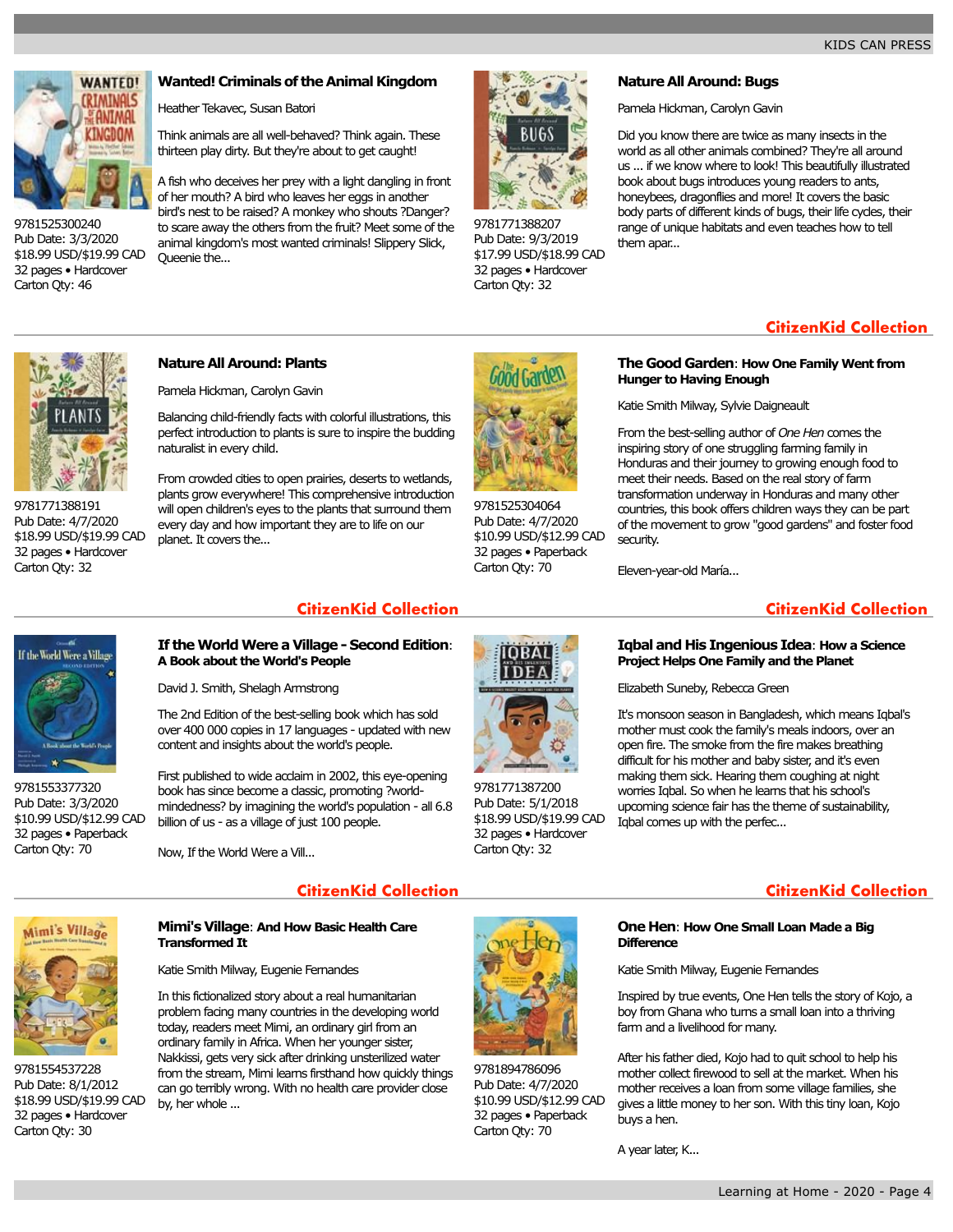# KIDS CAN PRESS



Pub Date: 2/1/2007 \$18.95 USD/\$19.95 CAD 32 pages • Hardcover Carton Qty: 30

# **One Well**: **The Story of Water on Earth**

Rochelle Strauss, Rosemary Woods

Seen from space, our planet looks blue. This is because almost 70 percent of Earth's surface is covered with water. Earth is the only planet with liquid water --- and therefore the only planet that can support life.

All water is connected. Every raindrop, lake, underground river and glacier is part of a single global well.

Water has the power to change everything --- a single splash can sprout a see...



9781771385770 Pub Date: 3/3/2020 \$10.99 USD/\$12.99 CAD 32 pages • Paperback Carton Qty: 70

# **Razia's Ray of Hope**: **One Girl's Dream of an Education**

Elizabeth Suneby, Suana Verelst

Razia is excited when her grandfather tells her there's a school for girls being built in their Afghan village. At last, girls will have the same opportunity to be educated as boys. ?Every night I fell asleep dreaming about going to school like my brothers,? she says. Her grandfather wants Razia to enroll in the school. He remembers a time, before the wars and the Taliban, when educated women in A...

9781771385589 Pub Date: 4/7/2020 \$10.99 USD/\$12.99 CAD 32 pages • Paperback Carton Qty: 70

# **The Red Bicycle**: **The Extraordinary Story of One Ordinary Bicycle**

Jude Isabella, Simone Shin

In this unique nonfiction picture book, the main character is a bicycle that starts its life like so many bicycles in North America, being owned and ridden by a young boy. The boy, Leo, treasures his bicycle so much he gives it a name - Big Red. But eventually Leo outgrows Big Red, and this is where the bicycle's story takes a turn from the

everyday, because Leo decides to donate it to an organi...



9781771389792 Pub Date: 5/7/2019 \$16.99 USD/\$18.99 CAD 32 pages • Hardcover Carton Qty: 32

# **A Voice for the Spirit Bears**: **How One Boy Inspired Millions to Save a Rare Animal**

Carmen Oliver, Katy Dockrill

As a child, Simon Jackson found navigating the world of the school playground difficult. He felt most at home in the woodlands, learning about and photographing wildlife. As a teenager, he became fascinated with spirit bears, a rare subspecies of black bear with creamy white fur. These elusive creatures were losing their habitat to deforestation, and Simon knew he had to do something to protect th... Citizen Kid Collection<br>
Vita contest which with the state of the state of the state of the collection<br>
The state of the collection<br>
State of the state of the state of the state of the state of the state of the state of the



9781525304057 Pub Date: 3/3/2020 \$10.99 USD/\$12.99 CAD 48 pages • Paperback Carton Qty: 80

**Child Soldier**: **When Boys and Girls Are Used in War**

Jessica Dee Humphreys, Claudia Dávila





9781525300448 Pub Date: 4/7/2020 \$18.99 USD/\$19.99 CAD 48 pages • Hardcover Carton Qty: 28

# **The Boreal Forest**: **A Year in the World's Largest Land Biome**

L. E. Carmichael, Josée Bisaillon

The vast boreal forest spans a dozen countries in the northern regions like "a scarf around the neck of the world," making it the planet's largest land biome. Besides providing homes for a diversity of species, this spectacular forest is also vitally important to the planet: its trees dean our air, its wetlands clean our water and its existence plays an important role in slowing global dimate ch...





9781771386258 Pub Date: 3/3/2020 \$18.99 USD/\$19.99 CAD 40 pages • Hardcover Carton Qty: 32

# **Bringing Back the Wolves**: **How a Predator Restored an Ecosystem**

Jude Isabella, Kim Smith

An unintended experiment in Yellowstone National Park, in which an ecosystem is devastated and then remarkably rehabilitated, provides crucial lessons about nature's intricate balancing act.

In the 1800s, hunters were paid by the American government to eliminate threats to livestock on cattle ranches near Yellowstone National Park. They did such a good job that, by 1926, no gray wolf packs were lef...



9781554533633 Pub Date: 9/1/2013 \$12.95 USD/\$14.95 CAD 88 pages • Paperback Carton Qty: 28

# **Case Closed?**: **Nine Mysteries Unlocked by Modern Science**

Susan Hughes, Michael Wandelmaier

Egypt's first female pharaoh disappears around 1457 BCE --- was she murdered? Find out how DNA closes the case. The ancient Arabian Peninsula city of Ubar vanishes, seemingly without trace. Find out how old maps and modern space shuttles help solve the mystery. Sir John Franklin's 1845 expedition to find the Northwest Passage is never heard from again. Find out how spectroscopy points to some prob...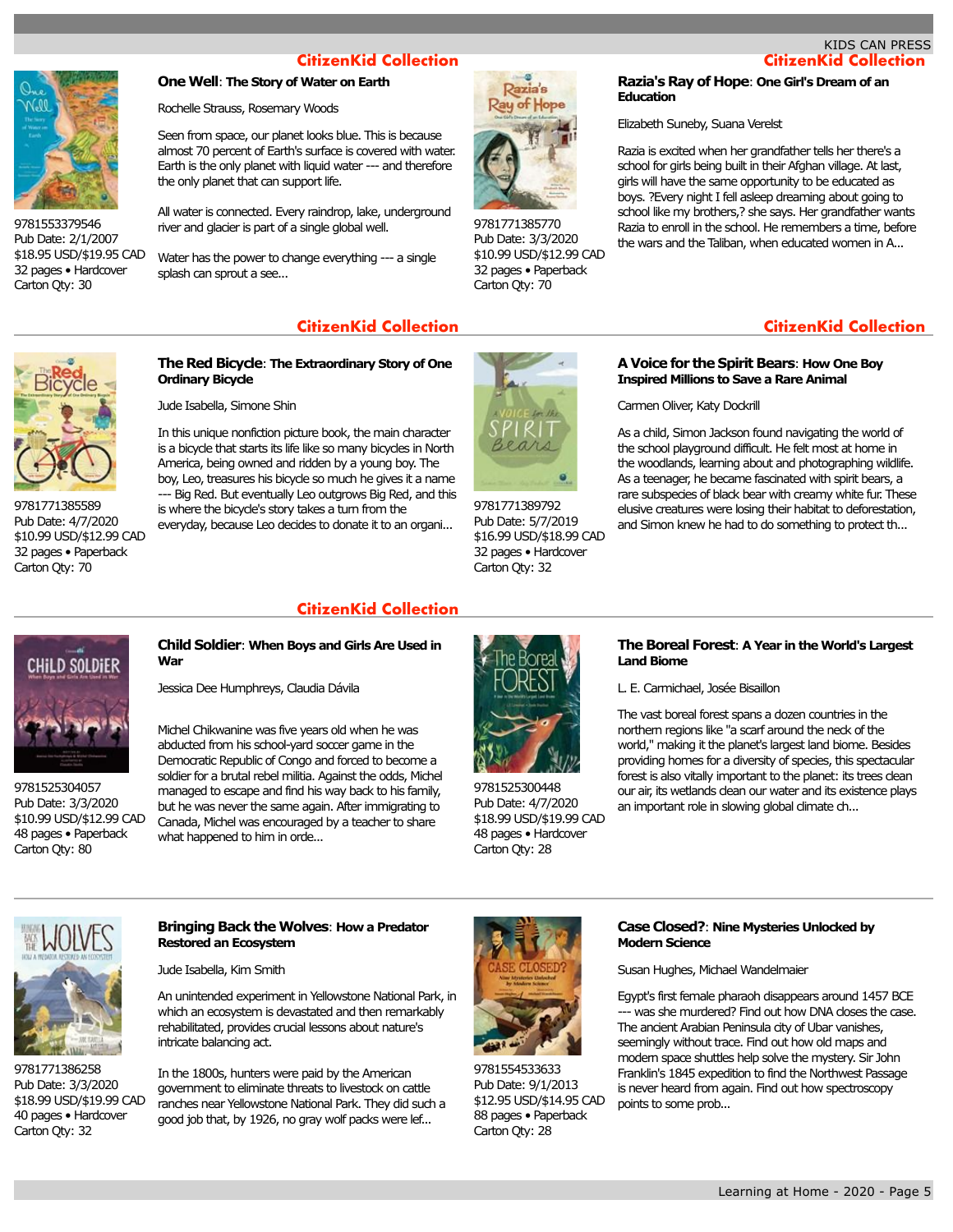

Pub Date: 10/1/2019 \$11.99 USD/\$12.99 CAD 56 pages • Paperback Carton Qty: 100

**Game On in Ancient Greece**

Linda Bailey, Bill Slavin

Josh, Emma and Libby Binkerton return to the Good Times Travel Agency --- but this time, with a plan to travel to the future, to the next Olympic Games. What could go wrong? Well, plenty! Like when the owner of the shop misunderstands and sends the children to the ancient Olympic Games instead --- in fifth-century BCE Greece! The Binkertons try to make the best of things. But after discovering som...



9781894786348 Pub Date: 8/1/2014 \$18.95 USD/\$19.95 CAD 40 pages • Hardcover Carton Qty: 30

# **If**: **A Mind-Bending New Way of Looking at Big Ideas and Numbers**

David J. Smith, Steve Adams

?Some things are so huge or so old that it's hard to wrap your mind around them. But what if we took these big, hard-to-imagine objects and events and compared them to things we can see, feel and touch? Instantly, we'd see our world in a whole new way.? So begins this endlessly intriguing guide to better understanding all those really big ideas and numbers children come across on a regular basis. ...



9781771383325 Pub Date: 9/6/2016 \$17.95 USD/\$18.95 CAD 36 pages • Hardcover Carton Qty: 38

# **Inside Your Insides**: **A Guide to the Microbes That Call You Home**

Claire Eamer, Marie-Eve Tremblay

?Wherever you go, tiny hitchhikers tag along for the ride,? this intriguing illustrated nonfiction book begins. ?The hitchhikers are actually microbes --- tiny living things so small that you need a microscope to see them. And every person carries around trillions and trillions of these critters.? Six of the most common ?critters? that live in and on our bodies are introduced here: bacteria, archa...



9781554532261 Pub Date: 9/1/2007 \$14.95 USD/\$14.95 CAD 60 pages • Paperback Carton Qty: 52

# **The Kids Book of Canada**

Barbara Greenwood, Jock MacRae

Finally, the premier children's resource on Canada is available in a fully revised paperback edition --- bringing up to date this bestselling treasury of information that has long been an essential book for schools, libraries and homes from coast to coast.

Ten years after its debut, this title in the acclaimed Kids Book of series is more than ever an indispensable tool for researching school projec...



9781554533282 Pub Date: 2/1/2009 \$14.95 USD/\$14.95 CAD 72 pages • Paperback Carton Qty: 50

# **The Kids Book of Canadian History**

Carlotta Hacker, John Mantha

Canada has a rich and fascinating history. In this informative overview, kids will discover the people, places and events that have shaped our country. Featuring fact boxes, mini-profiles, maps, a timeline and more, this title in the acclaimed Kids Book of series offers a comprehensive and engaging look at Canada's development, change and growth.

Kids can read about ? the potlatch ceremonies of the ...



9781553371281 Pub Date: 3/1/2004 \$16.95 USD/\$16.95 CAD 144 pages • Paperback Carton Qty: 36

# **The Kids Book of the Night Sky**

Ann Love, Jane Drake, Heather Collins

In this book in the Family Fun series, boys and girls will discover all the secrets the night sky holds. They can play games like ?Night Sky I Spy,? keep an astronomer's log and read about night sky myths. Star maps are induded for each season --- so kids will know what to look for, when and where. Then as the sun goes down and the sky goes dark, they'll be ready for the night sky's all-star show...



9781771388115 Pub Date: 10/1/2019 \$17.99 USD/\$18.99 CAD 32 pages • Hardcover Carton Qty: 32

# **Megabugs**: **And Other Prehistoric Critters That Roamed the Planet**

Helaine Becker, John Bindon

Can you imagine a bug the size of a small crocodile? How about one bigger than a large basketball player? As scary as it may seem, supersized, insect-like critters such as these roamed Earth long before humans. In this peek into prehistory, award-winning science writer Helaine Becker introduces seven of these megabugs, the ancestors of modern-day insects, spiders, crabs and other arthropods, which...

# **Transformed**



9781554532445 Pub Date: 8/1/2007 \$18.95 USD/\$18.95 CAD 160 pages • Paperback Carton Qty: 26

# **Transformed**: **How Everyday Things Are Made**

Bill Slavin

CDs start out as sand. Blackboard chalk comes from tiny sea creatures. The objects all around us --- every single product in the world --- is made from elements found in nature. Discover how nature is transformed into more than 60 things we eat, drink, play with, wear or use every day.

Technology changes constantly, but the stages raw materials go through to become finished objects remain much the ...